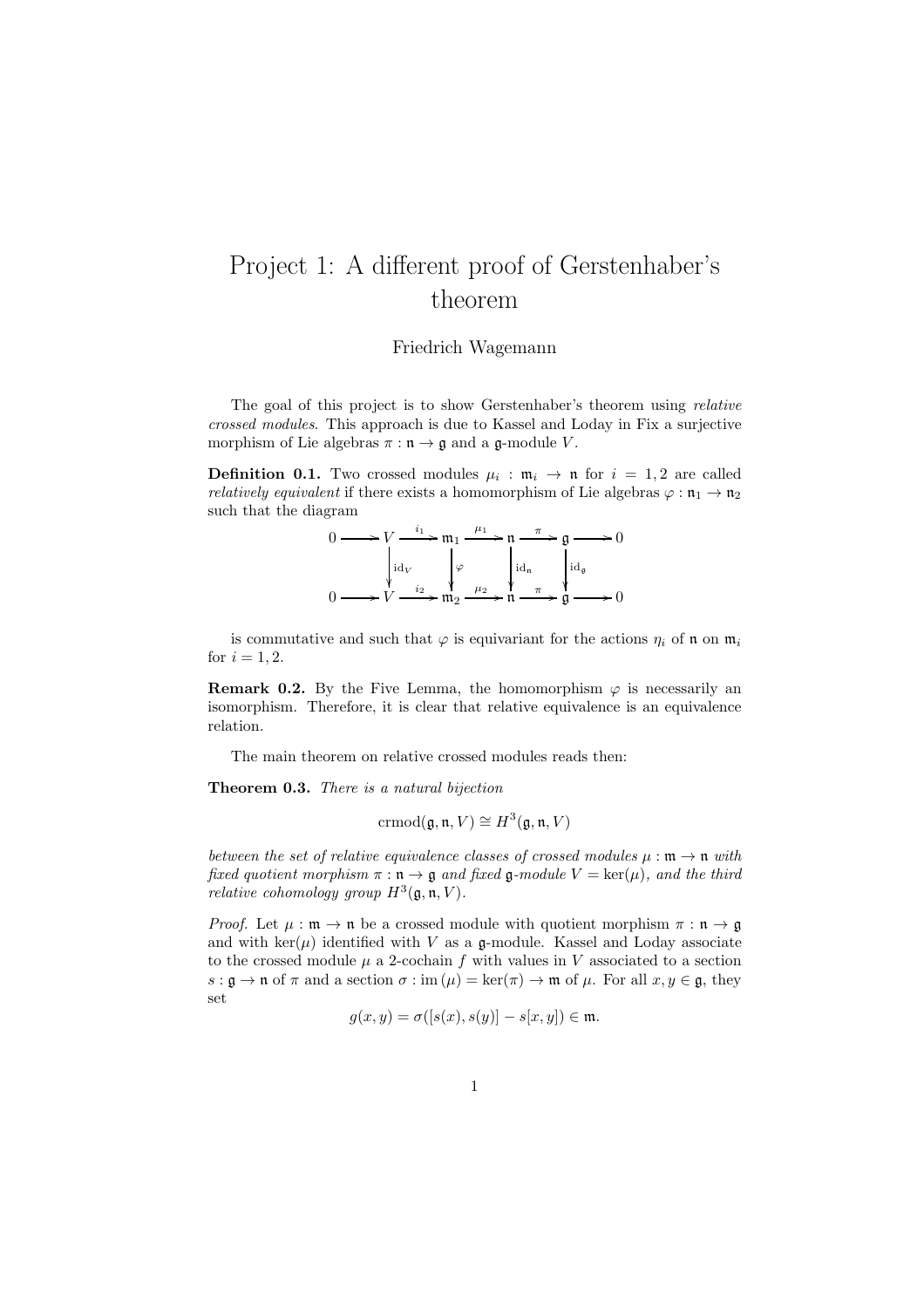This corresponds to our  $\beta(x, y)$ . Furthermore, they set for all  $n \in \mathfrak{n}$ 

$$
\Psi(n) = \sigma(n - s \circ \pi(n)) \in \mathfrak{m}.
$$

With these notations, they define

$$
f(n, n') = g(\pi(n), \pi(n')) - n' \cdot \Psi(n) + n \cdot \Psi(n') - [\Psi(n), \Psi(n')] - \Psi[n, n'].
$$

This 2-cochain in defined on  $\mathfrak n$ . Show that f has values in V.

Kassel and Loday need a relative cocycle. The complex of relative Lie algebra cohomology is by definition the following quotient complex

$$
0 \to C^*(\mathfrak{g}, V) \stackrel{\pi^*}{\to} C^*(\mathfrak{n}, V) \stackrel{\kappa^*}{\to} C^*(\mathfrak{g}, \mathfrak{n}, V) \to 0.
$$

The relative cocycle they associate to the crossed module  $\mu$  is defined to be  $\kappa^* f \in C^2(\mathfrak{g}, \mathfrak{n}, V)$ . The cohomology in  $C^2(\mathfrak{g}, \mathfrak{n}, V)$  is denoted  $H^3(\mathfrak{g}, \mathfrak{n}, V)$ . In order to show that  $\kappa^* f$  is a cocycle, Kassel and Loday introduce a cochain k defined by

$$
k(x,y,z) = \sum_{\text{cycl.}} g(x,[y,z]) + \sum_{\text{cycl.}} s(x) \cdot g(y,z) \in V.
$$

Now the situation is the following:

$$
C^2(\mathfrak{g}, V) \xrightarrow{\pi^*} C^2(\mathfrak{n}, V) \xrightarrow{\kappa^*} C^2(\mathfrak{g}, \mathfrak{n}, V)
$$

$$
\downarrow d \qquad \qquad \downarrow d \qquad \qquad \downarrow d
$$

$$
C^3(\mathfrak{g}, V) \xrightarrow{\pi^*} C^3(\mathfrak{n}, V) \xrightarrow{\kappa^*} C^3(\mathfrak{g}, \mathfrak{n}, V)
$$

Show that  $df = \pi^*k$ . This identity then implies that  $d\kappa^* f = \kappa^* df = \kappa^* \pi^* f =$ 0, and therefore  $\kappa^* f$  is a cocycle.

What we have done so far can be resumed in the existence of a well-defined map

$$
\mathrm{crmod}(\mathfrak{g},\mathfrak{n},V)\rightarrow H^3(\mathfrak{g},\mathfrak{n},V),\ \ [\mu:\mathfrak{m}\rightarrow\mathfrak{n}]\mapsto[\kappa^*f].
$$

Conversely, suppose given a cocycle in  $C^2(\mathfrak{g}, \mathfrak{n}, V)$  which we lift to a cochain  $f \in C^2(\mathfrak{n}, V)$ . As  $\kappa^* f$  is a cocycle, we have a cochain  $k \in C^3(\mathfrak{g}, V)$  such that  $df = \pi^*k$ . In particular, the restriction of f to ker( $\pi$ ) =: I gives a a cocycle in  $C^2(\mathfrak{l}, V)$ . We get thus a Lie algebra structure on the direct sum  $\mathfrak{m} = V \oplus \mathfrak{l}$ which makes it a central extension using the bracket

$$
[(z, l), (z', l')] = (f(l_1, l_2), [l_1, l_2]).
$$

Restriction onto  $\mathfrak{n} \times \mathfrak{l}$ , we obtain from f an action of  $\mathfrak{n}$  on  $\mathfrak{m}$  by the formula

$$
n \cdot (z, l) = (\pi(n) \cdot z + f(n, l), [n, l]).
$$

Check that with these data, the map  $\mu : \mathfrak{m} \to \mathfrak{n}$ , given by  $(z, l) \mapsto l$ , is a crossed module. Show that the addition of a coboundary to  $f$  does not affect the (relative) equivalence class of this crossed module.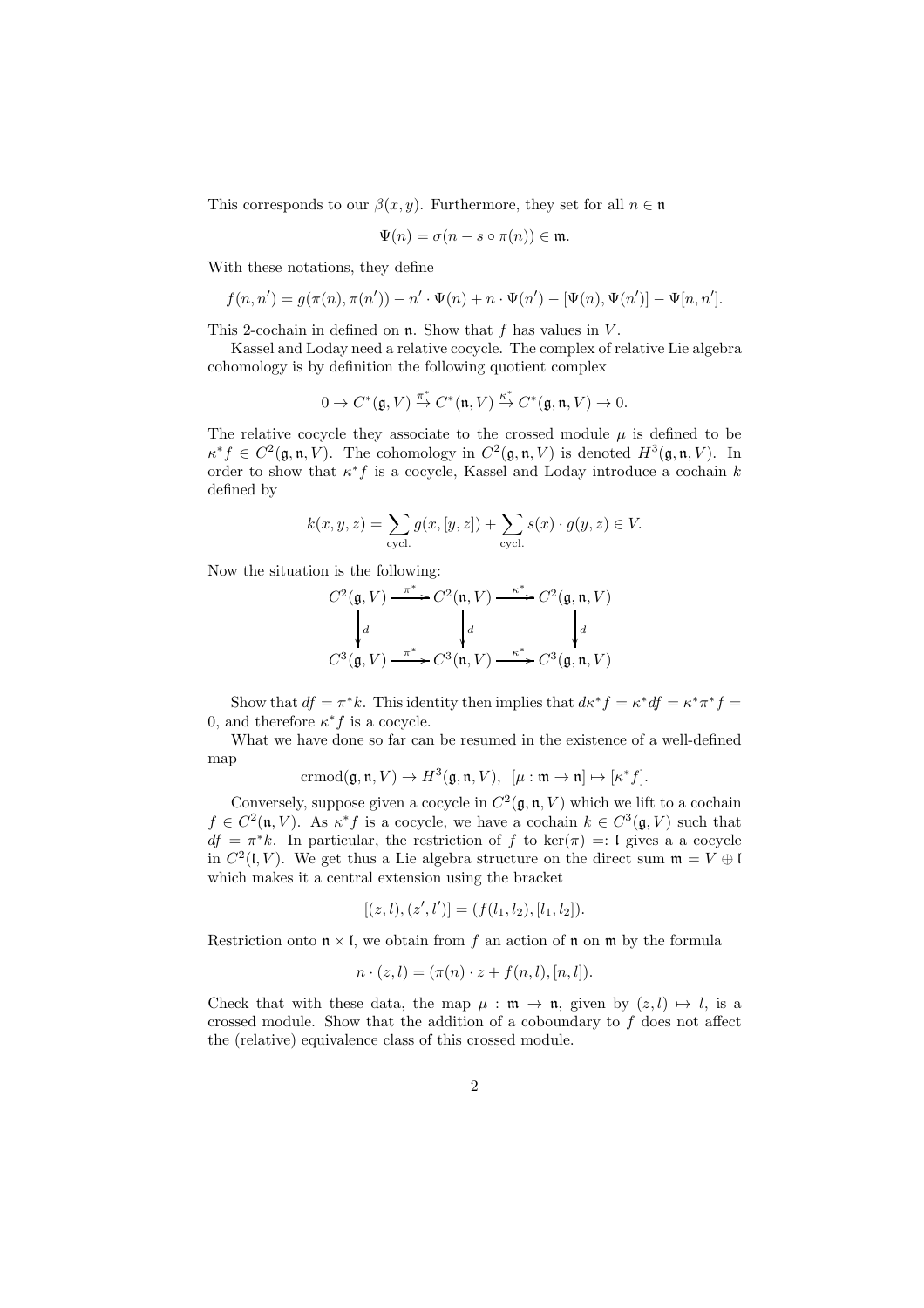We thus get a well-defined map

$$
H^{3}(\mathfrak{g},\mathfrak{n},V) \to \text{crmod}(\mathfrak{g},\mathfrak{n},V), \ \ [\kappa^*f] \mapsto [\mu:\mathfrak{m} \to \mathfrak{n}].
$$

By construction, we obtain as associated cohomology class to this crossed module the class of f. In the other direction, show that the two maps also compose to the identity.  $\Box$ 

**Remark 0.4.** The relation of the relative class  $[\kappa^* f] \in H^3(\mathfrak{g}, \mathfrak{n}, V)$  to the absolute class  $[d_S\tilde{\theta}] \in H^3(\mathfrak{g}, V)$  is given by the connecting homomorphism in the long exact sequence in cohomology associated to the short exact sequence of complexes

$$
0 \to C^*(\mathfrak{g},V) \stackrel{\pi^*}{\to} C^*(\mathfrak{n},V) \stackrel{\kappa^*}{\to} C^*(\mathfrak{g},\mathfrak{n},V) \to 0.
$$

Indeed, by definition of the connecting homomorphism  $\partial$ , the image  $\partial(\kappa^* f)$  is obtained by first lifting  $\kappa^* f$  to a cochain in  $C^2(\mathfrak{n}, V)$ , for which we may take f, then by taking its coboundary  $df$  and finally by identifying  $df$  with the image  $\pi^*k$  of some element  $k \in C^3(\mathfrak{g}, V)$ . By definition,  $[\partial(\kappa^*f)]$  is then set to be  $[\partial(\kappa^*f)] = [k]$ . We see that the connecting homomorphism  $\partial$  sends Kassel-Loday's relative class to the absolute class.

In order to state this once again more neatly, introduce the forgetting map  $D: \text{crmod}(\mathfrak{g}, \mathfrak{n}, V) \to \text{crmod}(\mathfrak{g}, V)$  which forgets the fixed quotient morphism  $\pi : \mathfrak{n} \to \mathfrak{g}$ . It is well defined. Then we have a commutative diagram

$$
H^{3}(\mathfrak{g}, \mathfrak{n}, V) \xrightarrow{\cong} \text{crmod}(\mathfrak{g}, \mathfrak{n}, V)
$$

$$
\downarrow \partial
$$

$$
H^{3}(\mathfrak{g}, V) \xrightarrow{\cong} \text{crmod}(\mathfrak{g}, V)
$$

Remark 0.5. In fact, Theorem 0.3 even implies Gerstenhaber's Theorem.

Indeed, given an epimorphism  $\pi : \mathfrak{n} \to \mathfrak{g}$  and a  $\mathfrak{g}\text{-module } V$ , consider the long exact sequence in cohomology induced by the short exact sequence of complexes

 $0 \to C^*(\mathfrak{g}, V) \to C^*(\mathfrak{n}, V) \to C^*(\mathfrak{g}, \mathfrak{n}, V) \to 0.$ 

There is furthermore an exact sequence

$$
Ext(\mathfrak{n}, V) \to \text{crmod}(\mathfrak{g}, \mathfrak{n}, V) \to \text{crmod}(\mathfrak{g}, V) \to \text{crmod}(\mathfrak{n}, V),
$$

where V is viewed as an n-module via  $\pi : \mathfrak{n} \to \mathfrak{g}$ . Together, we have an exact ladder